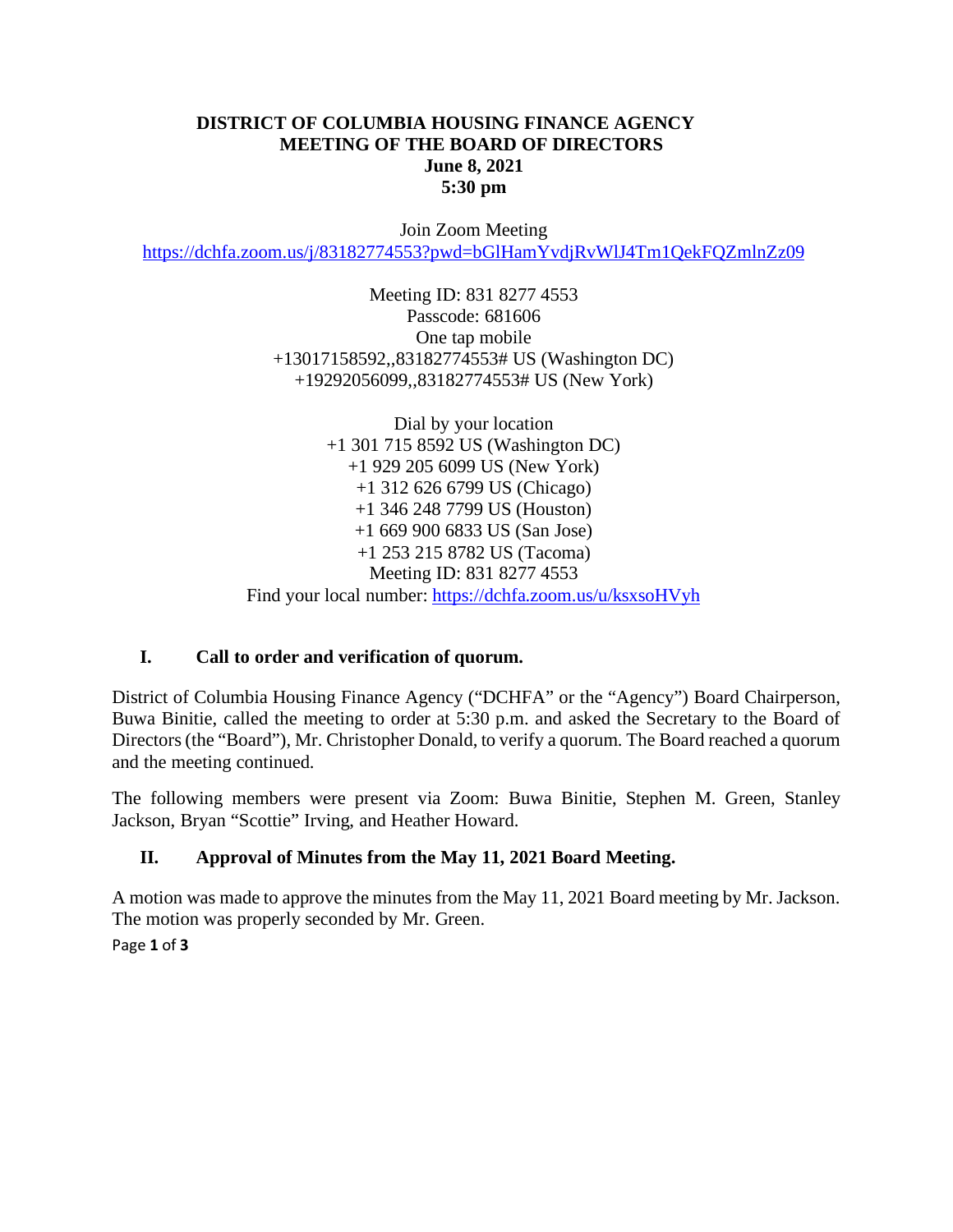Mr. Donald took a voice vote. The motion passed by a chorus of ayes.

### **III. Product Overview – Permanent Supportive Housing.**

Mr. Ikeogu Imo, Senior Director, Housing Investment, presented an overview of DCHFA's new product, permanent supportive housing ("PSH"), which will provide housing solutions to individuals experiencing chronic homelessness in the District of Columbia. Properties with PSH units have unique risks such as rents subsidized by the District of Columbia's Local Rent Supplement Program ("LRSP"), which is subject to DC Council approval, and tenants in PSH units having specific needs that require more on-site assistance. To mediate these risks, the PSH program will be financed through the level 1 risk share program. Underwriting standards similar to other multifamily programs within the Agency's portfolio will be utilized with some enhancements, including higher escrow account requirements and a lockbox, whereby funds will flow to the Agency first, and then to the sponsor. Operational risks, due to heavier tenant asset usage, will be addressed with higher reserve requirements.

Mr. Imo concluded his presentation and opened the floor to questions. Mr. Jackson inquired which subgroups represent most homeless persons in the District of Columbia since 2018. Mr. Imo replied that single persons, as a subgroup, had not been the focus of homeless programs since 2018, causing a backlog and often leaving single young people with no options other than homelessness. Mr. Donald commented that because of the uniqueness of the program, he felt the PSH program will continue to be needed in the future but will be implemented on a selective basis due to the factors discussed in the presentation. Mr. Irving asked how the program would be spread over the eight wards in the District of Columbia. Mr. Donald responded that zoning and land costs would likely drive the location and ability to develop PSH units in the District. Mr. Irving made a comment about making sure that all eight wards were carrying their fair share of affordable units. Mr. Binitie commented that transactions should be stabilized before moving on to another transaction and special attention should be paid to management companies for PSH properties. Mr. Green noted that he worked on similar transactions in Texas. Mr. Binitie asked Mr. Imo if there was a maximum number count of PSH units within a given property. Mr. Imo stated that he was unable to answer the question at that time. Mr. Donald reiterated that he felt PSH properties would continue to be rare.

There were no further questions.

### **IV. Other Business.**

No other business was discussed.

### **V. Executive Director's Report.**

Page **2** of **3**